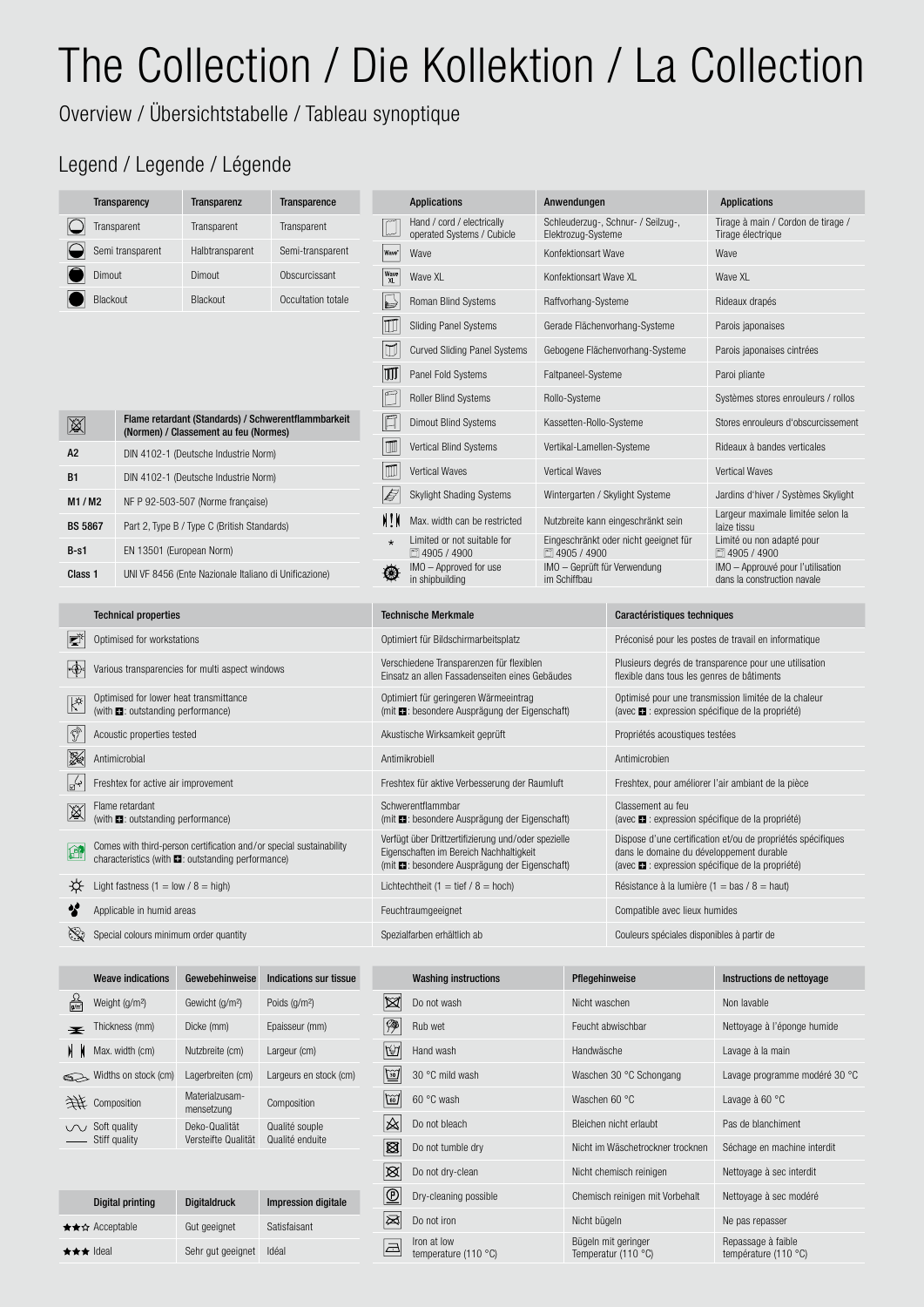| Transparency /<br>Transparenz / $\vert$ Nr / $\vert$ Nom<br>Transparence |                | $\sqrt{ \text{No} }$ Name / Name /            | Applications / Anwendung / Applications                                                                                                                                                           |                                                                           |           |                                                   |  |                   |                        |                                        | Colours /Farben /<br>Technical properties / Technische Merkmale /<br>Caractéristiques techniques<br><b>Couleurs</b> |                                       |           |           |                              |                               |  |                    |                                                   |                               | Weave indications / Gewebehinweise / Indications sur tissue |                           |                                                                   |                                                                                          |  |           |                | Washing instructions / Pflegehinweise /<br>printing /<br>Instructions de nettoyage                                                                                                                                                                                                                                                                                                                                                                                                                                                         |                                             |           |           |                        |                                                 |  |  |
|--------------------------------------------------------------------------|----------------|-----------------------------------------------|---------------------------------------------------------------------------------------------------------------------------------------------------------------------------------------------------|---------------------------------------------------------------------------|-----------|---------------------------------------------------|--|-------------------|------------------------|----------------------------------------|---------------------------------------------------------------------------------------------------------------------|---------------------------------------|-----------|-----------|------------------------------|-------------------------------|--|--------------------|---------------------------------------------------|-------------------------------|-------------------------------------------------------------|---------------------------|-------------------------------------------------------------------|------------------------------------------------------------------------------------------|--|-----------|----------------|--------------------------------------------------------------------------------------------------------------------------------------------------------------------------------------------------------------------------------------------------------------------------------------------------------------------------------------------------------------------------------------------------------------------------------------------------------------------------------------------------------------------------------------------|---------------------------------------------|-----------|-----------|------------------------|-------------------------------------------------|--|--|
|                                                                          |                |                                               |                                                                                                                                                                                                   | Wave<br>XL                                                                |           |                                                   |  |                   |                        | $ \odot $<br>Ø                         | Available / So (m) F<br>erhältlich<br>disponibles                                                                   |                                       |           |           | $\boxed{\mathbb{Z}}$ a       | $\boxtimes$<br><b>XX</b>      |  |                    | ☆<br>$\boldsymbol{\gamma}$                        | $\frac{\Omega}{\text{g/m}^3}$ | $\blacktriangleright$ (mm)                                  | $\bigcup$ (cm)            | $\Leftrightarrow$ (cm)                                            | 珠                                                                                        |  |           |                | $\mathbb{E} \left\lVert \left\lVert \mathbf{E} \right\rVert \right\rVert = \mathbb{E} \left\lVert \left\lVert \mathbf{E} \right\rVert \right\rVert = \mathbb{E} \left\lVert \mathbf{E} \right\rVert \right\rVert = \mathbb{E} \left\lVert \mathbf{E} \right\rVert \right\rVert = \mathbb{E} \left\lVert \mathbf{E} \right\rVert \left\lVert \mathbf{E} \right\rVert \right\rVert = \mathbb{E} \left\lVert \mathbf{E} \right\rVert \left\lVert \mathbf{E} \right\rVert \left\lVert \mathbf{E} \right\rVert \left\lVert \mathbf{E} \right\r$ |                                             |           |           | Impression<br>digitale | Digitaldruck / auslasern /<br>Coupe au<br>laser |  |  |
| $\bigcirc$                                                               | A1             | Breeze                                        | $\bullet$ $\bullet$                                                                                                                                                                               | $\bullet$                                                                 |           | $\bullet$ $\bullet$ $\bullet$ $\bullet$ $\bullet$ |  |                   |                        |                                        | 10                                                                                                                  | 400                                   |           |           |                              | <b>B1</b>                     |  | $\bullet$          | $4 - 5$                                           | 40                            | 0.15                                                        | 325                       | 330                                                               | 80% Polyester Trevira CS,<br>20% Polyester                                               |  |           |                | $\bullet$                                                                                                                                                                                                                                                                                                                                                                                                                                                                                                                                  | $\bullet$                                   | $\bullet$ |           |                        |                                                 |  |  |
|                                                                          | A2             | Colorama <sup>®</sup> 1                       | $\bullet$ $\bullet$ $\bullet$                                                                                                                                                                     | $\bullet$                                                                 |           | $\bullet\bullet\bullet\bullet\bullet\bullet$      |  |                   |                        | 8700, 2190,<br>2195                    | 40                                                                                                                  | 520                                   |           |           | $0.10 - 0.15$                | B1, M1, BS 5867-2,<br>$B-S1$  |  |                    | $\bullet$ 5-7<br>$\bullet$                        | 135                           | 0.33                                                        | 197, 335                  | 138, 202, 340                                                     | 100% Polyester Trevira CS                                                                |  |           | $\bullet$      | $\bullet$                                                                                                                                                                                                                                                                                                                                                                                                                                                                                                                                  | $\bullet$                                   | $\bullet$ |           | ★★☆                    |                                                 |  |  |
|                                                                          | A3             | Colorama <sup>®</sup> 1 Alu                   | $\bullet$ $\bullet$                                                                                                                                                                               | $  \bullet   \bullet   \bullet   \bullet   \bullet   \bullet   \bullet  $ |           |                                                   |  |                   |                        | 8700, 2190,<br>2195                    | $\overline{4}$                                                                                                      | 520                                   |           | l 81      |                              | B1, M1, BS 5867-2,<br>$B-S1$  |  |                    | $\bullet$ 5-7                                     | 140                           | 0.40                                                        | 235                       | 240                                                               | 100% Polyester Trevira CS<br>aluminium backed / aluminium-<br>bedampft / verso aluminium |  |           |                | $\bullet$                                                                                                                                                                                                                                                                                                                                                                                                                                                                                                                                  | $\bullet$                                   |           |           | ★★☆                    |                                                 |  |  |
|                                                                          | A4             | <b>Freshtex Light</b>                         | $\bullet$<br>∣•                                                                                                                                                                                   | $\bullet$                                                                 |           |                                                   |  |                   |                        |                                        | 20                                                                                                                  | 200                                   |           |           |                              | B1, M1, BS 5867-2,<br>Class 1 |  |                    | $\bullet$ 5-7                                     | 95                            | 0.25                                                        | 295                       | 300                                                               | 100% Polyester Trevira CS                                                                |  |           |                | $\bullet$                                                                                                                                                                                                                                                                                                                                                                                                                                                                                                                                  |                                             |           |           |                        |                                                 |  |  |
|                                                                          | A5             | Freshtex<br>Ultralight                        | $\bullet$ $\bullet$                                                                                                                                                                               | $\bullet$                                                                 | $\bullet$ | $\bullet$ $\bullet$ $\bullet$                     |  |                   |                        |                                        | -6                                                                                                                  | 200                                   |           |           |                              | B1, M1, BS 5867-2,<br>Class 1 |  |                    | $\bullet$ $\bullet$ 5-6,<br>$5 - 7$               | 75,55                         | 0.10, 0.18,<br>0.20                                         | 295, 315                  | 300, 320                                                          | 100% Polyester Trevira CS/<br>Polyester                                                  |  |           |                | $\bullet$                                                                                                                                                                                                                                                                                                                                                                                                                                                                                                                                  |                                             |           |           |                        |                                                 |  |  |
|                                                                          | A <sub>6</sub> | Linea                                         | $\bullet$ $\bullet$                                                                                                                                                                               | $\bullet$                                                                 |           | $\bullet$ 1<br>$\bullet$ $\bullet$                |  |                   |                        |                                        | 9                                                                                                                   | 300                                   |           |           |                              | B1, BS 5867-2,<br>M1, Class 1 |  |                    | $\bullet$ 5-7                                     | 118                           | 0.34                                                        | 295                       | 300                                                               | 100% Polyester                                                                           |  |           |                | $\bullet$                                                                                                                                                                                                                                                                                                                                                                                                                                                                                                                                  |                                             |           |           |                        |                                                 |  |  |
|                                                                          |                | Linea Alu                                     |                                                                                                                                                                                                   |                                                                           |           |                                                   |  |                   |                        |                                        |                                                                                                                     |                                       |           | l 8       |                              | B1, BS 5867-2                 |  |                    |                                                   | 106                           |                                                             |                           |                                                                   |                                                                                          |  |           |                |                                                                                                                                                                                                                                                                                                                                                                                                                                                                                                                                            |                                             |           |           |                        |                                                 |  |  |
|                                                                          | A7             | Natural                                       | $\bullet$ $\bullet$                                                                                                                                                                               | $\bullet$                                                                 | $\bullet$ | $\bullet$ 1<br>$\bullet$ 1                        |  |                   |                        |                                        | 12                                                                                                                  | 250                                   |           |           |                              | B1, B-s1                      |  |                    | $\bullet$ 4-5                                     | 95                            | 0.20                                                        | 325                       | 330                                                               | 100% Polyester Trevira CS                                                                |  |           | $\bullet$      | $\bullet$                                                                                                                                                                                                                                                                                                                                                                                                                                                                                                                                  |                                             | $\bullet$ | $\bullet$ |                        |                                                 |  |  |
|                                                                          | A8             | Someo                                         | $\bullet$ $\bullet$                                                                                                                                                                               | $\bullet$                                                                 | $\bullet$ | $\bullet$<br>$\bullet$ 1                          |  |                   |                        |                                        | 24                                                                                                                  | 800                                   |           |           |                              | B1, M1, B-s1                  |  |                    | -5                                                | 78                            | 0.20                                                        | 295                       | $300\,$                                                           | 100% Polyester Trevira CS                                                                |  |           |                | $\bullet$                                                                                                                                                                                                                                                                                                                                                                                                                                                                                                                                  |                                             |           |           |                        |                                                 |  |  |
|                                                                          | A9             | Twist                                         | $\bullet$ $\bullet$                                                                                                                                                                               | $\bullet$                                                                 |           | $\bullet$ $\bullet$ $\bullet$ $\bullet$           |  |                   |                        |                                        | 6                                                                                                                   | 250                                   |           |           |                              | <b>B1</b>                     |  | $\bullet$          | $4 - 5$                                           | 120                           | 0.25                                                        | 325                       | 330                                                               | 90% Polyester Trevira CS,<br>10% Polyester                                               |  |           |                | $\bullet$                                                                                                                                                                                                                                                                                                                                                                                                                                                                                                                                  |                                             |           |           |                        |                                                 |  |  |
| $\bigcirc$                                                               | <b>B1</b>      | Aluscreen Futura                              |                                                                                                                                                                                                   |                                                                           | $\bullet$ |                                                   |  |                   |                        | 8600 M!M.<br>8700, 2190,<br>2195       | 5                                                                                                                   | 1200                                  |           | l 81      |                              | B1. M1                        |  | $\bullet$          | 8<br>$\bullet$                                    | 320                           | 0.45                                                        | 225                       | 230                                                               | 35% Polyester, 65% PVC<br>aluminium backed / aluminium-<br>bedampft / verso aluminium    |  | $\bullet$ |                | $\bullet$ 1                                                                                                                                                                                                                                                                                                                                                                                                                                                                                                                                | $\bullet$<br>$\bullet$                      |           |           | ★★☆                    |                                                 |  |  |
|                                                                          | <b>B2</b>      | Alutex                                        |                                                                                                                                                                                                   |                                                                           | $\bullet$ |                                                   |  | $\bullet^*$       | $\bullet$              | 8800, 2190,<br>2195                    | 5                                                                                                                   | 500                                   |           |           | $\vert$ <b>D</b>   0.45-0.60 | B1, M1                        |  |                    | $\bullet$ 5-6                                     | 220                           | 0.43                                                        | 235                       | 240,<br>$\boxed{12.7, 8.9}$                                       | 100% Polyester Trevira CS<br>aluminium backed / aluminium-<br>bedampft / verso aluminium |  |           |                | $\bullet$                                                                                                                                                                                                                                                                                                                                                                                                                                                                                                                                  |                                             |           | $\bullet$ | ★★☆                    |                                                 |  |  |
|                                                                          | B3             | <b>Alutrans Pro</b>                           |                                                                                                                                                                                                   |                                                                           |           |                                                   |  |                   | $\bullet$              |                                        | .5                                                                                                                  | 500                                   |           | $\bullet$ |                              | <b>B1</b>                     |  |                    | $\bullet$ 5-7                                     | 84                            | 0.20                                                        | 225                       | 230,<br>$\text{12.7}, 8.9$                                        | 100% Polyester Trevira CS<br>aluminium backed / aluminium-<br>bedampft / verso aluminium |  | $\bullet$ |                | $\bullet$                                                                                                                                                                                                                                                                                                                                                                                                                                                                                                                                  | $\bullet$                                   |           | $\bullet$ | ★★☆                    |                                                 |  |  |
|                                                                          | <b>B4</b>      | Colorama <sup>®</sup> 2                       | l.                                                                                                                                                                                                | $\bullet$                                                                 | $\bullet$ | $ \bullet \bullet \bullet $                       |  | $\bullet$         | $\bullet$              | 8700, 2190,<br>2195                    | 40                                                                                                                  | 240                                   |           |           | $0.40 - 0.65$                | B1, M1, BS 5867-2,<br>$B-S1$  |  |                    | $\bullet$ 5-7<br>$\bullet$                        | 250                           | 0.52                                                        | $-335, 197$<br>$\sim$ 335 | 138, 202, 340<br>$\blacksquare$ 12.7, 8.9<br>$\sim$ 138, 202, 340 | 100% Polyester Trevira CS                                                                |  |           |                | $\bullet$                                                                                                                                                                                                                                                                                                                                                                                                                                                                                                                                  |                                             |           |           | ★★☆                    |                                                 |  |  |
|                                                                          | B5             | Colorama <sup>®</sup> 2 Alu                   |                                                                                                                                                                                                   |                                                                           |           |                                                   |  |                   |                        |                                        |                                                                                                                     | 240                                   |           | l 8       |                              | B1, M1, BS 5867-2,<br>$B-S1$  |  |                    | $\bullet$ 5-7                                     | 255                           | 0.55                                                        | 235                       | 240                                                               | 100% Polyester Trevira CS<br>aluminium backed / aluminium-<br>bedampft / verso aluminium |  | $\bullet$ |                | $\bullet$                                                                                                                                                                                                                                                                                                                                                                                                                                                                                                                                  | $\bullet$                                   |           |           | ★★☆                    |                                                 |  |  |
|                                                                          |                | $  B6  $ Colorama <sup>®</sup> 2<br>Bioactive | $\bullet \hspace{0.2cm} \bullet \hspace{0.2cm} \bullet \hspace{0.2cm} \bullet \hspace{0.2cm} \bullet \hspace{0.2cm} \bullet \hspace{0.2cm} \bullet \hspace{0.2cm} \bullet \hspace{0.2cm} \bullet$ |                                                                           |           |                                                   |  | $\bullet$         | $\bullet$              | 8700, 2190,<br>2195                    | $\mathbf{3}$                                                                                                        | 240                                   |           |           |                              | B1, M1, BS 5867-2,<br>$B-S1$  |  |                    | • $5-7$<br>∣• ∣                                   | 290                           | 0.55                                                        | 335                       | 138, 202, 340,<br>12.7, 8.9                                       | 100% Polyester Trevira CS<br>(50% Bioactive)                                             |  |           |                | $\bullet$                                                                                                                                                                                                                                                                                                                                                                                                                                                                                                                                  | $\bullet$                                   | $\bullet$ |           | ★★☆                    |                                                 |  |  |
|                                                                          | <b>B7</b>      | Ecoscreen                                     |                                                                                                                                                                                                   |                                                                           |           |                                                   |  |                   |                        |                                        | 6                                                                                                                   | 480                                   |           | 1 G I     | 0.15                         | <b>B1</b>                     |  | $\bullet$ $\vdash$ | $5-6$                                             | 270                           | 0.53                                                        | 320                       | 325                                                               | 100% Polyester                                                                           |  | $\bullet$ |                | $\bullet$                                                                                                                                                                                                                                                                                                                                                                                                                                                                                                                                  | $\bullet$                                   |           | $\bullet$ | ★★☆                    |                                                 |  |  |
|                                                                          | <b>B8</b>      | Freshtex Linlook                              | $\cdot$ $\cdot$                                                                                                                                                                                   | $\bullet$                                                                 |           | $\bullet$ $\bullet$ $\bullet$ $\bullet$           |  |                   |                        |                                        | 6                                                                                                                   | 200                                   |           |           |                              | B1, M1, BS 5867-2             |  | $\bullet$          | $\Big  5-6$                                       | 160                           | 0.50                                                        | 295                       | 300                                                               | 100% Polyester                                                                           |  |           | $\bullet$      | $\bullet$                                                                                                                                                                                                                                                                                                                                                                                                                                                                                                                                  | $\bullet$                                   | $\bullet$ |           |                        |                                                 |  |  |
|                                                                          |                | B9 Freshtex Vision                            | .                                                                                                                                                                                                 |                                                                           |           |                                                   |  |                   |                        | 2190, 2195<br>$\bullet$                | 20                                                                                                                  | 200                                   |           |           | $0.50 - 0.65$                | B1, M1, BS 5867-2,<br>Class 1 |  |                    | $\bullet$   $\bullet$   5-6<br>$\bullet$          | 185                           | 0.35                                                        | 295                       | 300                                                               | 100% Polyester Trevira CS                                                                |  |           |                | $\bullet$                                                                                                                                                                                                                                                                                                                                                                                                                                                                                                                                  | $\bullet$                                   | $\bullet$ |           |                        |                                                 |  |  |
|                                                                          |                | B10   Function                                |                                                                                                                                                                                                   |                                                                           |           |                                                   |  |                   | $\bullet$              |                                        | 14                                                                                                                  | 5000                                  |           |           | 0.60                         | M1, Class 1                   |  |                    | $4 - 5$<br>$\bullet$                              | 275                           | 0.47                                                        | $\boxed{12.7, 8.9}$       | 12.7, 8.9                                                         | 100% Polyester Trevira CS                                                                |  |           | $\bullet$      | $\bullet$                                                                                                                                                                                                                                                                                                                                                                                                                                                                                                                                  | $\bullet$                                   | $\bullet$ | ∣ ∙       |                        |                                                 |  |  |
|                                                                          |                | B11   Jumbotex                                |                                                                                                                                                                                                   |                                                                           |           |                                                   |  | $\bullet^{\star}$ |                        |                                        | 2                                                                                                                   | 1000                                  |           |           | 0.60                         | B1, M2, B-s1                  |  |                    | $5-6,$<br>$6 - 7$                                 | 512, 545                      | 0.80, 0.85                                                  | 460                       | 500                                                               | 100% Polyester Trevira CS                                                                |  | $\bullet$ |                | $\bullet$ 1                                                                                                                                                                                                                                                                                                                                                                                                                                                                                                                                | $\bullet$<br>$\bullet$                      |           | $\bullet$ |                        |                                                 |  |  |
|                                                                          |                | B12   Lightscreen                             |                                                                                                                                                                                                   |                                                                           | $\bullet$ |                                                   |  | $\bullet$         |                        | 8600 N.M.<br>8700, 2190,<br>2195       | 6                                                                                                                   | 800                                   | $\bullet$ | $\bullet$ |                              | M1, BS 5867-2                 |  | $\bullet$ 1        | 8<br>$\bullet$                                    | 315                           | 0.40                                                        | 295                       | 300, 250                                                          | 25% Polyester, 75% PVC                                                                   |  | $\bullet$ |                | $\bullet$                                                                                                                                                                                                                                                                                                                                                                                                                                                                                                                                  | $\bullet$<br>$\bullet$                      |           | $\bullet$ | ★★☆                    |                                                 |  |  |
|                                                                          | B13   Mica     |                                               |                                                                                                                                                                                                   |                                                                           |           |                                                   |  | $\bullet$         |                        |                                        | 6                                                                                                                   | 120                                   |           |           |                              | B1, M1, BS 5867-2,<br>B-s1    |  |                    | $\bullet$ 4-5<br>$\bullet$                        | 153                           | 0.25                                                        | 295                       | 300                                                               | 100% Polyester Trevira CS                                                                |  | $\bullet$ |                | $\bullet$                                                                                                                                                                                                                                                                                                                                                                                                                                                                                                                                  | $\bullet$                                   |           | $\bullet$ | ★★☆                    |                                                 |  |  |
|                                                                          |                | B14   Multiscreen 1%                          |                                                                                                                                                                                                   |                                                                           | $\bullet$ |                                                   |  | $\bullet^*$       |                        | 8700, 2190,<br>2195                    | 3                                                                                                                   |                                       |           |           |                              |                               |  |                    |                                                   | 440                           | 0.55                                                        | 245                       | 250                                                               |                                                                                          |  |           |                |                                                                                                                                                                                                                                                                                                                                                                                                                                                                                                                                            |                                             |           |           |                        |                                                 |  |  |
|                                                                          |                | Multiscreen 5%                                |                                                                                                                                                                                                   |                                                                           | $\bullet$ |                                                   |  | $\bullet^*$       | $\bullet$              | 8600 N.M.<br>8700, 8800,<br>2190, 2195 | 7                                                                                                                   | $10000$ $\bullet$ $\bullet$ $\bullet$ |           |           |                              | B1, M1, BS 5867-2             |  |                    | $\bullet$   7-8<br>$\bullet$                      | 410                           | 0.55                                                        | 305, 245                  | 310, 250,<br>$\boxed{12.7, 8.9}$                                  | 64% PVC, 36% Glass fibre /<br>Glasfaser /<br>Fibre de verre                              |  |           |                | $\bullet$                                                                                                                                                                                                                                                                                                                                                                                                                                                                                                                                  | $\bullet$<br>$\bullet$                      |           | $\bullet$ | ★★☆                    |                                                 |  |  |
|                                                                          |                | Multiscreen 10%                               |                                                                                                                                                                                                   |                                                                           | $\bullet$ |                                                   |  |                   |                        | 8700, 2190,<br>2195                    | $\overline{7}$                                                                                                      |                                       |           |           |                              |                               |  |                    |                                                   | 350                           | 0.47                                                        | 305, 245                  | 310, 250                                                          |                                                                                          |  |           |                |                                                                                                                                                                                                                                                                                                                                                                                                                                                                                                                                            |                                             |           |           |                        |                                                 |  |  |
|                                                                          |                | B15   Multi Visio                             |                                                                                                                                                                                                   |                                                                           |           |                                                   |  |                   | $\bullet$<br>$\bullet$ |                                        | 10                                                                                                                  | 500                                   |           |           |                              | B1, M1                        |  | $\bullet$          | $6-7$<br>$\bullet$                                | 210                           | 0.40                                                        | 235                       | 240, 12.7, 8.9                                                    | 100% Polyester Trevira CS                                                                |  |           |                | $\bullet$                                                                                                                                                                                                                                                                                                                                                                                                                                                                                                                                  | $\bullet$<br>$\bullet$                      |           | $\bullet$ | ***                    | $\bullet$                                       |  |  |
|                                                                          |                | $ B16 $ Newlife 1 / Newlife 2 $\bullet$       | $\bullet$                                                                                                                                                                                         | $\bullet$                                                                 | $\bullet$ | $ \bullet  \bullet  $                             |  |                   |                        | 2190, 2195                             | 3/3                                                                                                                 | 500                                   |           |           |                              | <b>B1</b>                     |  |                    | $\begin{array}{ c c c }\n\hline\n\end{array}$ 5-7 |                               | $\bullet$   110/160   0.30/0.50                             | 295                       | 300                                                               | 100% recycl. Polyester                                                                   |  |           | $ \mathsf{W} $ |                                                                                                                                                                                                                                                                                                                                                                                                                                                                                                                                            | $ \underline{\infty}  \underline{\infty}  $ |           |           | ★★☆                    |                                                 |  |  |
|                                                                          |                | B17 Reflex                                    | .                                                                                                                                                                                                 |                                                                           |           |                                                   |  | $\bullet$         | $\bullet$              | $\sim$ 8700,<br>2190, 2195             | $\overline{4}$                                                                                                      | 500                                   |           | E.        |                              | $\_B1, M1$<br>$\sim$ B1       |  |                    | • $5-6$                                           | $-170$<br>$\sim$ 190          | $-0.36$<br>$\sim 0.50$                                      | 235                       | $240,$ 12.7, 8.9                                                  | 100% Polyester Trevira CS<br>aluminium backed / aluminium-<br>bedampft / verso aluminium |  |           | ∽u             |                                                                                                                                                                                                                                                                                                                                                                                                                                                                                                                                            | $\omega$ $\omega$                           |           |           | ★★☆<br>$\sim$          |                                                 |  |  |

## Overview / Übersichtstabelle / Tableau synoptique